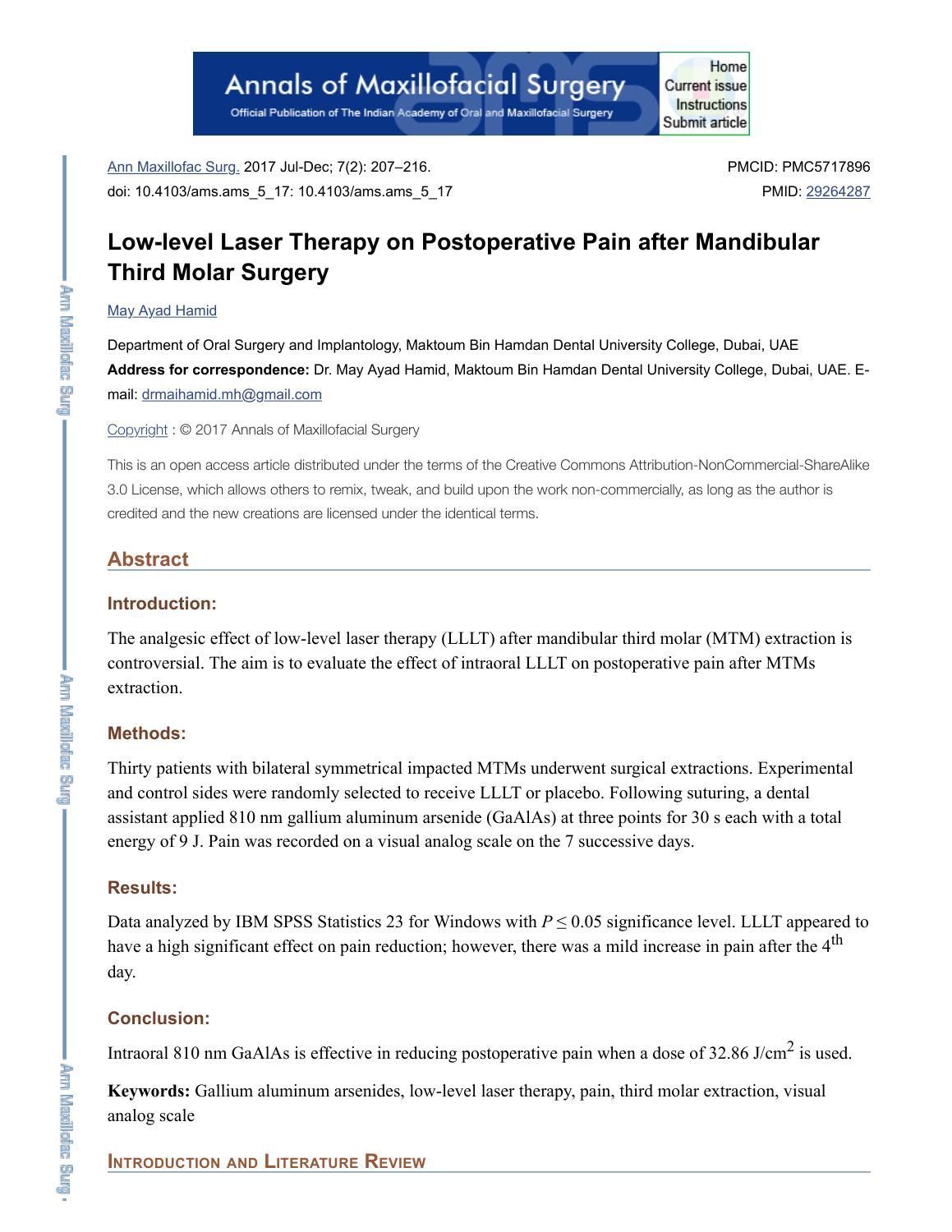Extraction of mandibular impacted third molars is a common dental surgical procedure.[1,2,3,4,5,6] This may result in tissue trauma and inflammation, developing postoperative pain [Figure 1]. [5,6,7,8] Pain peaks within the first 5 h and decreases over a week.[3,4,6,8] The management of postoperative pain by medications such as nonsteroidal anti-inflammatory drugs and corticosteroids has been reported. $[4,9]$ However, their use is often associated with potential side effects, such as peptic ulcer disease, gastrointestinal bleeding and perforation, impaired renal function, allergic reactions, and inhibition of platelet function.[4,9] To minimize these side effects, there are alternative methods to control postoperative pain, such as surgical closure techniques with or without incorporation of drains, use of cryotherapy and laser application. $[1,6,10,11,12,13]$ 

LASER is an acronym for Light Amplification by Stimulated Emission of Radiation. The energy output differentiates LASER into "hard" and "soft." Hard lasers have large energy output and are used for cutting tissues, whereas soft lasers are low-level lasers that promote tissue healing.[11] Low-level laser therapy (LLLT) was discovered incidentally in attempt to treat cancerous cells with a ruby laser and it was found that it did not kill tumor cells instead it accelerated wound healing from which the concept of photobiomodulation developed.[14] Since then, laser therapy has been used in dentistry for different applications, wound healing, aphthous stomatitis, mucositis, neural regeneration, postherpetic neuralgia, synovitis, arthritis, tempromandibular joint pathology, acute abcesses, periapical granulomas, chronic orofacial pain, and bone regeneration. $[13,15,16,17,18,19,20]$  LLLT analgesic effects are obtained by stimulating the synthesis of endogenous endorphins (β-endorphin), decreasing the inflammatory cytokines and enzymes, altering the pain threshold, inducing morphological neurons changes, reducing the mitochondrial membrane potential, and blocking the fast axonal flow leading to neural conduction blockage.[4,12] The anti-inflammatory effect is due to an increase of the phagocytic activity, the number and diameter of lymphatic vessels, decrease in the permeability of blood vessels and restoration of microcapillary circulation, normalizing the permeability of the vascular wall, and decreasing the edema [ Figure 2].[2,4,6,12,13,17,20,21]

The effect of LLLT on pain reduction after third molars extractions is controversial [Table 1]. Some studies showed clinical significance in the reduction of postoperative pain and swelling when soft laser of 870 nm wavelength, energy output of 4 J/cm<sup>2</sup>, and constant power of 50 and 80 mW were used intraorally from a distance of 1 cm for 10 min after extraction.[8,9] Moreover, the use of gallium aluminum arsenide (GaAlAs) with wavelengths range from 660 nm to 904 nm and power of 35–200 mW for different time intervals showed clinical significance in pain reduction.[7,21,22,23,24,25,26] Another study reported that the intra- and extra-oral use of 810 nm wavelength and 4 J/cm<sup>2</sup> energy output using continuous wave reduces postoperative pain, swelling, and trismus, a reduction that was not deemed statistically significant. [3] In addition, the intra- and extra-oral application of 660–789 nm GaAlAs laser with energy output of 21.6 J and 50.4 J, respectively, had a significant reduction in pain at days 1 and 3 postoperatively.[25] In contrast, other studies demonstrated no beneficial effects in pain reduction using LLLT after the removal of impacted mandibular third molars (MTMs).[4,6,11,23,27,28,29,30]

The lack of a standardized laser application methodology among studies with regard to the sample selection, sample size, control, and LLLT parameters had contributed to the controversial postoperative pain reduction effectiveness of LLLT. The purpose of this study is to evaluate the effect of intraoral LLLT on the postoperative pain following the extraction of MTMs.

The aims and objectives of this study are to understand:

- The effect of LLLT on pain
- The effect of age on pain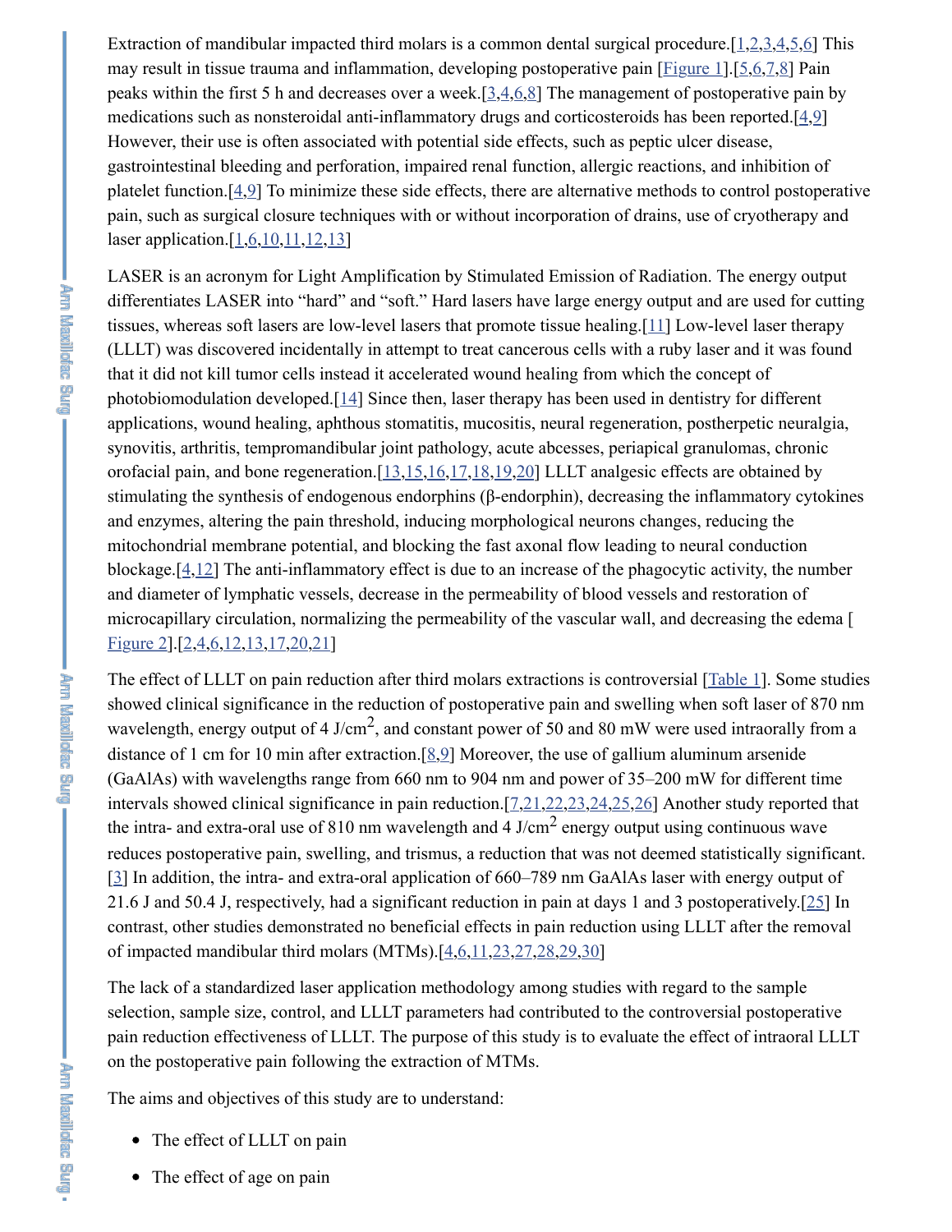- The effect of gender on pain
- The effect of surgical difficulty on pain
- The effect of LLLT on the number of postoperative analgesics used
- The effect of LLLT on postoperative mouth opening.

#### **SUBJECTS AND METHODS**

#### **The experimental design**

This randomized, controlled, double-blind, prospective split-mouth clinical trial was conducted at Medical Laser Center Dental, Abu Dhabi, UAE, after obtaining an ethical approval from the Research Committee of Maktoum Bin Hamdan Dental University College. Thirty healthy patients with bilateral asymptomatic symmetrical impacted MTMs on orthopantomographs were included in the study [Figure 3]. An informed consent was discussed with each patient and signed by both the researcher and the patients. The exclusion criteria included the presence of systemic disease, chronic pain, neurological or psychiatric disorders, photosensitivity disorders, allergy to local anesthetics, acute pericoronitis, periodontal disease, pregnancy, breastfeeding, smoking, and the use of anti-inflammatory agents or analgesics 2 weeks before the study. The same oral surgeon performed two surgical extractions at 3-week interval for each patient [Figure 4]. The extraction sites were randomly assigned into experimental and control groups using a computer software (Random Allocation Software, Developed by M. Saghaei, MD., Department of Anesthesia, Isfahan University of Medical Sciences, Isfahan, Iran). A trained dental assistant applied GaAlAs diode laser of 810 nm and 0.1 W to the experimental sites immediately after suturing for a total of 9 J, while the contralateral extraction site served as a control receiving the same treatment except for the active laser beam [Figure 5]. Neither the surgeon nor the patients were aware of the side which received LLLT, and the records were saved by the dental assistant [Figure 6].

#### **Experimental protocol**

Preoperatively, gender and age were recorded as well as the degree of surgical extraction difficulty of impacted MTMs using the Pederson difficulty index.

#### **Surgical protocol**

Right and left MTMs surgical extractions were performed using a standardized technique. Patients received inferior alveolar, lingual, and buccal nerves blocks using two 1.8 ml carpules, each containing 2% lidocaine with epinephrine 1:80,000 (New Stetic S.A, Guarne, Colombia). A scalpal incision was made using blade number 15 (Bromed, Ontario, USA), full mucoperiosteal flap reflected with number 9 Molt Periosteal Elevator (Nordent, Illinois, USA). Buccal and distal bone was removed, as planned, with a number 8 round carbide bur (Dentsply, Ballaigues, Switzerland) attached to a low-speed surgical handpiece (NSK, Tokyo, Japan). Teeth were sectioned by a 703 fissure bur (Dentsply, Ballaigues, Switzerland) attached to the same handpiece using copious saline (0.9% sodium chloride, Jeddah, Saudi Arabia). Wound approximation was achieved using black braided nonresorbable 3/0 silk suture attached to 3/8 circle reverse cutting needle (SMI, Steinerberg, Belgium) [Figure 7]. Postoperatively, patients were prescribed oral Amoxicillin 500 mg every 8 h for 7 days and ibuprofen 400 mg taken orally every 6 h when needed.

**Lery Results and Principal** 

#### **Laser protocol**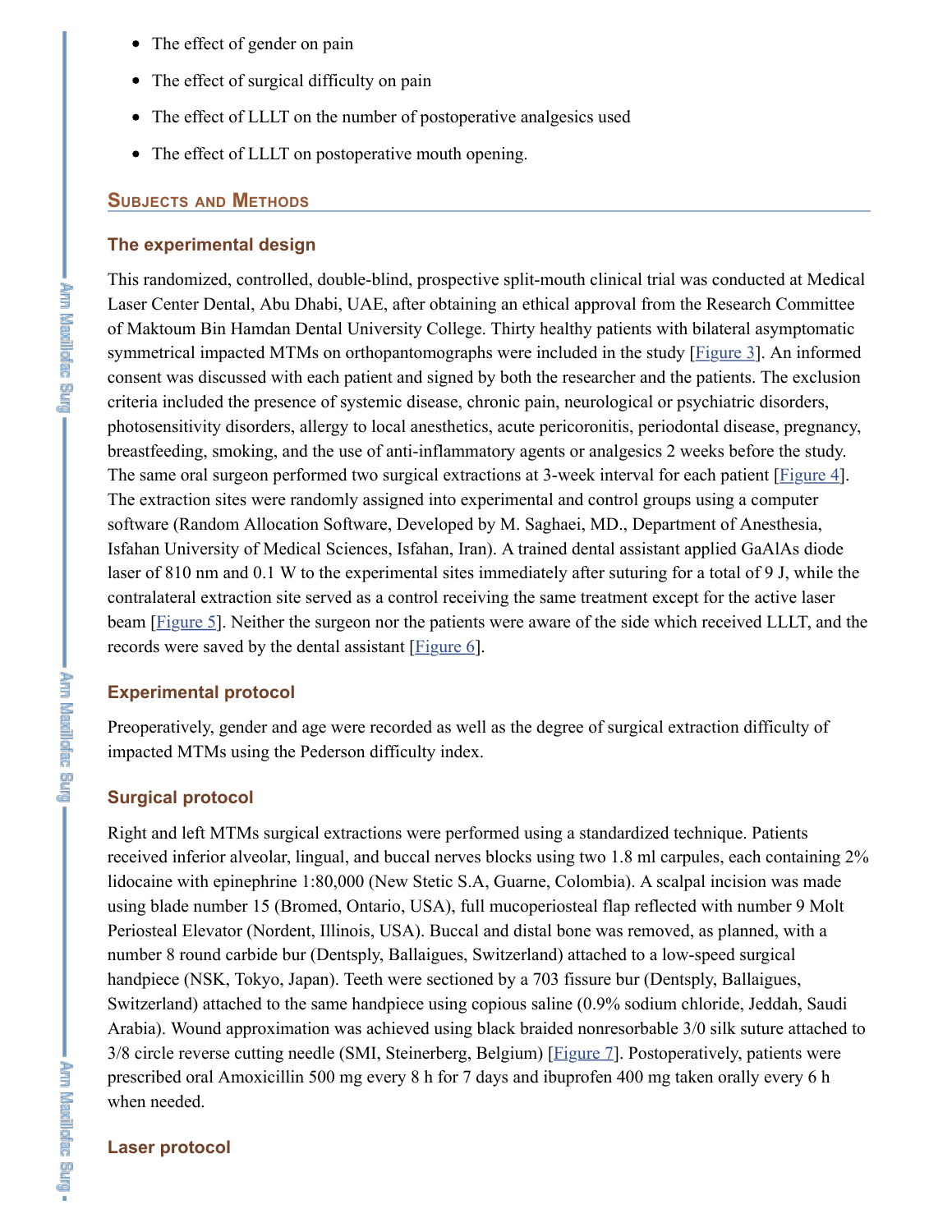The GaAlAs diode laser device used (Elexxion Claros Pico, Radolfzell, Germany) and calibrated by Ophir Orion/TH with 30A-SH-V1 sensor head for validity and reliability. The device consisted of a display unit that allows for laser-specific indication selection, a foot pedal for activation control, rechargeable battery, and handpiece to which a Pico T laser applicator of 6 mm in diameter is attached for LLLT [Figure 8]. The Pico T applicator is cylindrical and has two ends, one to be applied on target tissues, while the other is fully threaded clockwise into the handpiece to deliver LLLT beam, otherwise if not completely threaded, laser beam will not emit. An active beep indicates the activation of the device, whether the Pico T is fully threaded or not  $[Figure 9]$ .

#### **Laser parameters**

The irradiation parameters used in the study were the wavelength of  $808 \pm 10$  nm, power of 100 mW, and pulse frequency of continuous waveform - 20,000 Hz. The spot size was 6 mm and the beam surface area was 0.28 cm<sup>2</sup>. On the other hand, the radiant exposure or fluence was 32.86 J/cm<sup>2</sup> and the power density was 0.71 W/cm<sup>2</sup>. Furthermore, the applicator was placed at proximity to the soft tissue and applied for 30 s at three points occlusal, buccal, and lingual with the total time of 90 s and total energy of 9 J, 3 J at each point [*Figure 10*].

#### **Postoperative evaluation of pain and interincisal opening**

Pain intensity was recorded using a 10 cm visual analog linear scale whose scores are ranged from 0 as no pain to 10 which represents the worst possible pain [Figure 11]. Questionnaire 1 was distributed to patients who were instructed to mark the level of pain intensity postoperatively as a point on the visual analog scale at 2, 4, 8, 10 h after the surgery as well as the mornings of the first 7 successive days before taking any medication. In addition, patients were requested to record the number of analgesics taken daily. The interincisal opening was evaluated by measuring with a caliper the maximal opening between the right maxillary and right mandibular central incisors before surgery and immediately postoperatively and on the  $7^{\text{th}}$  day.

#### **Hypothesis and statistical analysis**

The hypothesis of this clinical trial is that LLLT has an effect on postoperative pain after surgical extraction of MTMs.

Spearman's correlation is a nonparametric measure of the strength and direction of association that exists between two variables measured on at least an ordinal scale. The Mann–Whitney U-test is used to compare differences between two independent groups when the dependent variable is ordinal. Multiple regression was used to predict the value of a variable based on the value of two or more other variables. Multiple regression also allows to determine the overall fit of the model and the relative contribution of each of the predictors to the total variance explained. Paired sample *t*-test was used to compare two population means in the case of two samples that are correlated in case–control studies. IBM SPSS Statistics 23 for Windows (IBM Corp., United States) with a significance level of  $P \le 0.05$  was used.

#### **RESULTS**

The clinical experiments were conducted from June 2016 to August 2016. Thirty patients participated in the study, 53.3% were female and 46.7% were male. The mean age of the patients included in this study was 29.5, 46.7% of the participants are at the ages of 19–29, and 53.3% of them are 30–39 years old. Moreover, the surgical difficulty scores of MTM extractions were recorded according to Pederson difficulty index. The extraction difficulty score ranges from 3 to 8 in this experimental study, and the

. And Mexillofec and -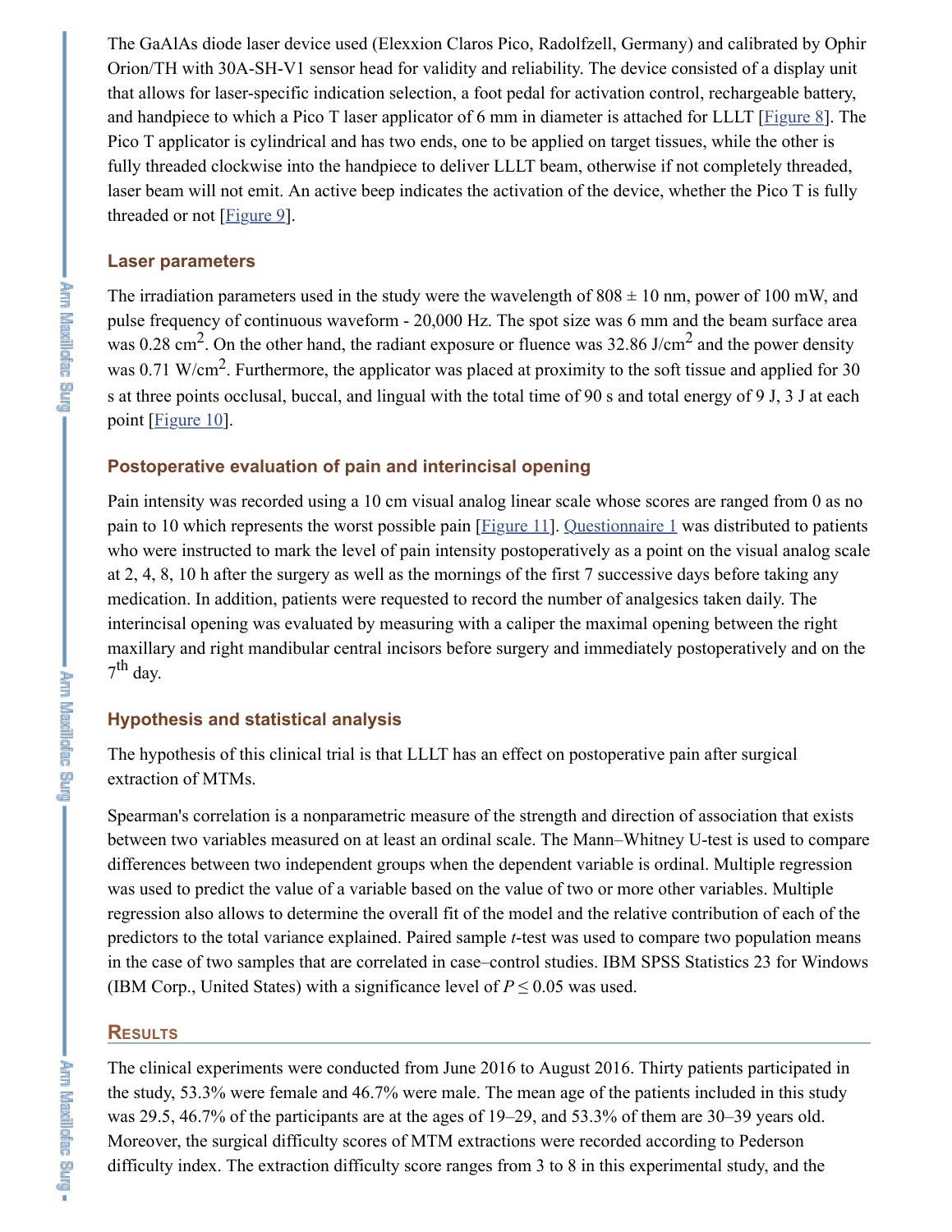average 5.7 indicates that surgical extractions were moderately difficult, 43.3% of the impacted third molars scored 3–5 on Pederson index and the remaining 56.7% scored 6–8 [Table 2]. The  $R^2$  (goodness of fit) and adjusted  $R^2$  figures indicate that approximately 88% of variance in pain is explained by age, gender, difficulty, and type of treatment. The F-ratio in ANOVA shows that the independent variables (age, gender, difficulty, and type of treatment) statistically significantly predict the dependent variable (pain), F  $(4, 55) = 100.975$ ,  $P \le 0.0005$  (i.e., the regression model is a good fit of the data). The age of the patients has no significant effect on pain intensity levels  $(P > 0.05)$ , whereas gender, surgical difficulty, and laser have significant effects on pain. Males experienced less pain intensity levels than females, in addition, the more the difficult the extraction the more the pain experienced.

There is a significant correlation between LLLT and pain reduction, patients had less pain in the surgical sites treated with laser than the control sites. 88% of the pain scores was <1 at the laser sites, whereas 87% of the control sites scored pain from 2.29 to 6.14. Furthermore, LLLT appeared to have a high significant effect on pain reduction ( $P \le 0.05$ ). Although there was a mild increase in pain intensity after the 4<sup>th</sup> day postoperatively [*Figure 12*]. The results of the study showed that on the 1<sup>st</sup> postoperative day, the average interincisal opening in the control group was 2.93 cm; in the laser group, it was 3.58 cm. On the  $7<sup>th</sup>$ postoperative day, the average interincisal opening in the control group was 4.76 cm; in the laser group, it was 5.54 cm. Trismus in the LLLT group was significantly less than in the control group at the 1<sup>st</sup> and 7<sup>th</sup> postoperative days [Figure 13].

The differences in number of analgesics taken over time between the laser and the control sides using paired-samples *t*-test ( $P \le 0.05$ ) demonstrated a significant difference in the number of rescue analgesics taken between both the laser and the control sides. The control sides demonstrated the peak number of analgesics taken at 48 h postoperatively with an average of 2.83 tablets and a standard error of the mean being 0.15, and then, the number of analgesics taken has gradually reduced over time. On the other hand, the laser sides did not require the intake of medications on the first 4 days postoperatively, and then interestingly, they started to take an average of one tablet afterward [Figure 14].

#### **DISCUSSION**

There is a growing interest in investigating the physiological effects of LLLT and its various clinical applications in orofacial pain, acute and chronic inflammation either as a single therapy or complementary therapy.[31,32] However, the lack of quality publications on the analgesic and anti-inflammatory effects of LLLT after the surgical removal of third molars, together with the obtained controversial results, calls into question its efficacy. So far, the parameters of ideal radiation for this purpose have not been determined due to the great diversity of variables such as the type of laser wavelength, power, pulse rate, time, and mode of application.[3,4,6,7,11,22,23,24,25,26,27,28,29,30] A local inflammation of a surgical wound does not take place immediately after surgery, but it appears gradually and reaches its peak between 24 and 48 h after the surgery.[3,33] Pain intensity and degree of inflammation can vary between patients. For this reason, the split-mouth design where the patient becomes his/her own control is able to avoid bias in the data collection. Moreover, a 3-week interval is allowed in between both extractions to allow for wound healing and to avoid the presence of any systemic effect of one side on the other.[18] In addition, one treatment of acute injuries or immediately postoperatively has clinically meaningful effects. Whereas for chronic pathologies, LLLT typically requires two or three treatments a week for several weeks to achieve clinical significance.[18,19,34] According to the results of our study, the clinical parameter of pain was reported by patients to be less at the sites treated with laser therapy than at the other control sites. This effect is in agreement with results of another study in which 10 patients treated with 904 nm GaAs laser applied immediately after the surgery and on days 3 and 5 postoperatively, with a total fluence of 180  $J/cm<sup>2</sup>.[22]$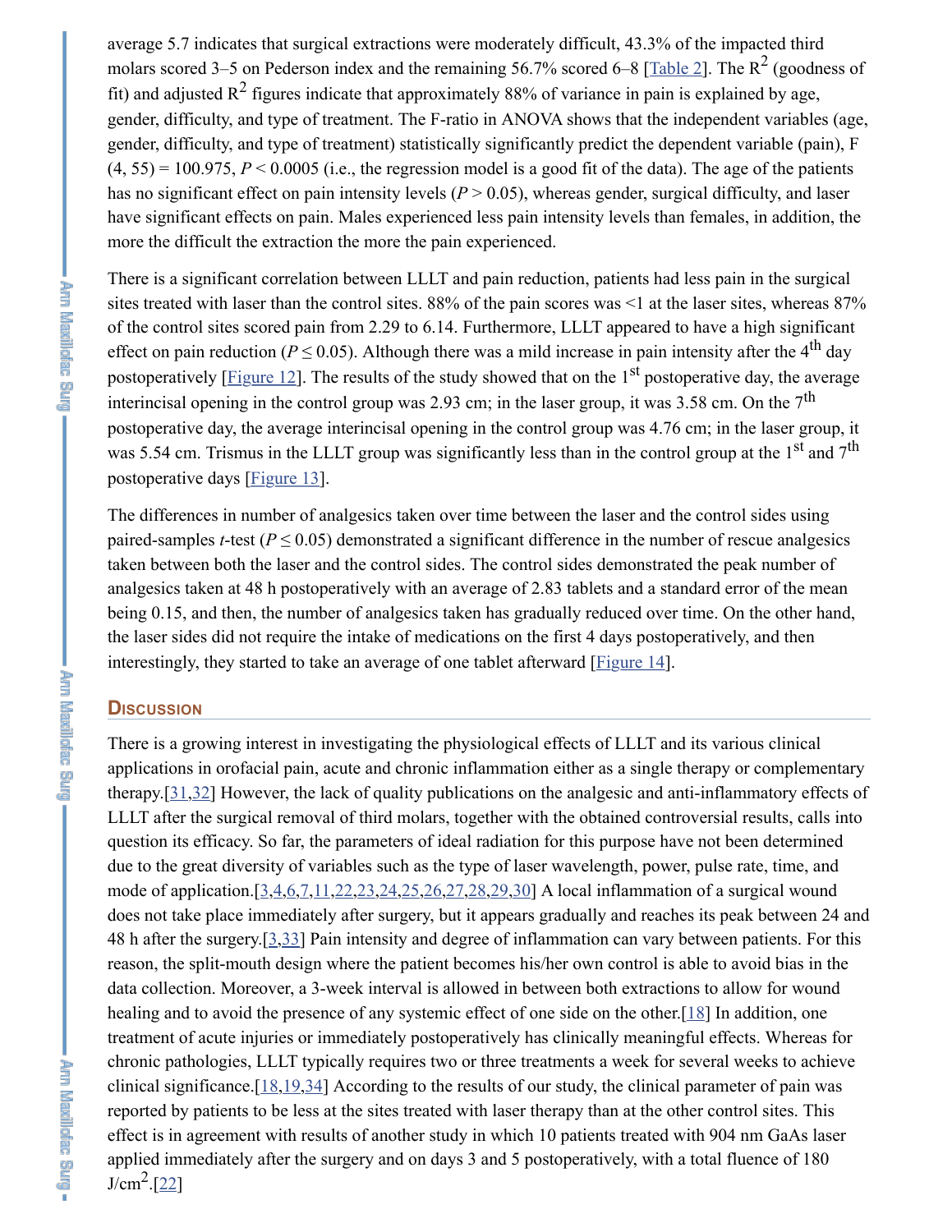In contrast, other split-mouth studies reported no significant reduction in pain using intraoral 830 nm GaAlAs once immediately after suturing as well as when applied more the one time.[6,11,29] Furthermore, a clinical trial demonstrated lower intensity of postoperative pain, swelling, and trismus in the laser treated group than in the control group, but the difference was not reported to be statistically significant, whereas there was a significant reduction in the number of rescue analgesic medications required in agreement with the results of this study.[3] However, in 2006, Markovic and Todorovic obtained a reduction of postoperative pain by applying the laser AsGaAl after the surgical removal of third molars.

This study was conducted with third molars in symmetrical positions with a similar degree of difficulty, so that each patient was his own control. Furthermore, a single surgeon performed all surgical procedures to avoid differences among different surgeon's skills, which might have influenced the results. A similar double-blind crossover study included 25 patients with bilateral identical impactions reported no significant effect of applying 6 J LLLT on postoperative pain and swelling except on the 2<sup>nd</sup> day.[23]

The HeNe laser was also used to investigate the effects of the LLLT in reducing pain, postoperative swelling, and trismus after a third molar extraction. There were no significant differences in the levels of pain and swelling between the laser group and control group. However, this laser allowed a significant reduction of trismus after 7 days in both groups.[28] The laser application following third molar extraction can be intraorally, extraorally, or both. In this study, the intraoral application was adopted to allow for maximum penetration and absorption at the surgical site 4–6 mm.[15,18,35]

Several studies reported the use of intraoral soft laser once immediately after third molar extraction at 1 cm distance from the surgical site and found a significant reduction in pain in agreement with this study.[7,8,9] On the other hand, the extra- and intra-oral application of GaAlAs demonstrated a significant reduction in swelling and pain after 24 h postoperatively following orthognathic surgery,[25] and in another study, the extra- and intra-oral application was used to verify the effectiveness of LLLT in improving sensory function after sagittal split osteotomy and resulted in a significant improvement in subjective sensory assessment.<sup>[24]</sup> In contrast, other studies reported no significant effects.<sup>[4,30]</sup>

Studies that have accurately measured beam irradiance and taken measurements at the target depth report successful tissue repair and anti-inflammatory effects in the range of  $5-55$  mW/cm<sup>2</sup> at the target site. However, analgesia typically requires higher power densities, a systematic review of laboratory studies found power densities >300 mW/cm<sup>2</sup> are necessary to inhibit nerve conduction in C-fibers and A-delta fibers. Therefore, the power density of 0.71 W/cm<sup>2</sup> was used in this study.[18,35]

Pain reduction in acute conditions is achieved through inhibition of neural flow and high fluence, and greater power density is more effective. The fluence used in the study was  $32.86$  J/cm<sup>2</sup>. Wound healing and tissue regeneration require fairly low intensity and long time  $2-6$  J/cm<sup>2</sup>; reduction of inflammation is more effective with higher fluence 6–10 J/cm<sup>2</sup>, whereas acute pain may require 20–50 J/cm<sup>2</sup>.[18,35]

The age of the patients had no influence on the level of pain experienced in this clinical trial; nevertheless, a prospective study reported that older patients are at greater risk of postoperative complications and permanent sequelae.[36] It is believed that with an increasing age, bone become harder and brittle resulting in more pain, trismus, and swelling.[37]

Females were reported to have more pain intensity levels postsurgically than males as well as the more the surgical difficulty the more the pain experienced. $[5,36,37,38,39]$ 

On the other hand, the laser sides experienced no pain on the first 4 days postoperatively, and then interestingly, they started to experience mild pain afterward. A similar split-mouth study reported reduction in postoperative pain when 5 J/cm<sup>2</sup> is used; but after the 4<sup>th</sup> day, the laser-treated sites experience more

**Der Engineer und**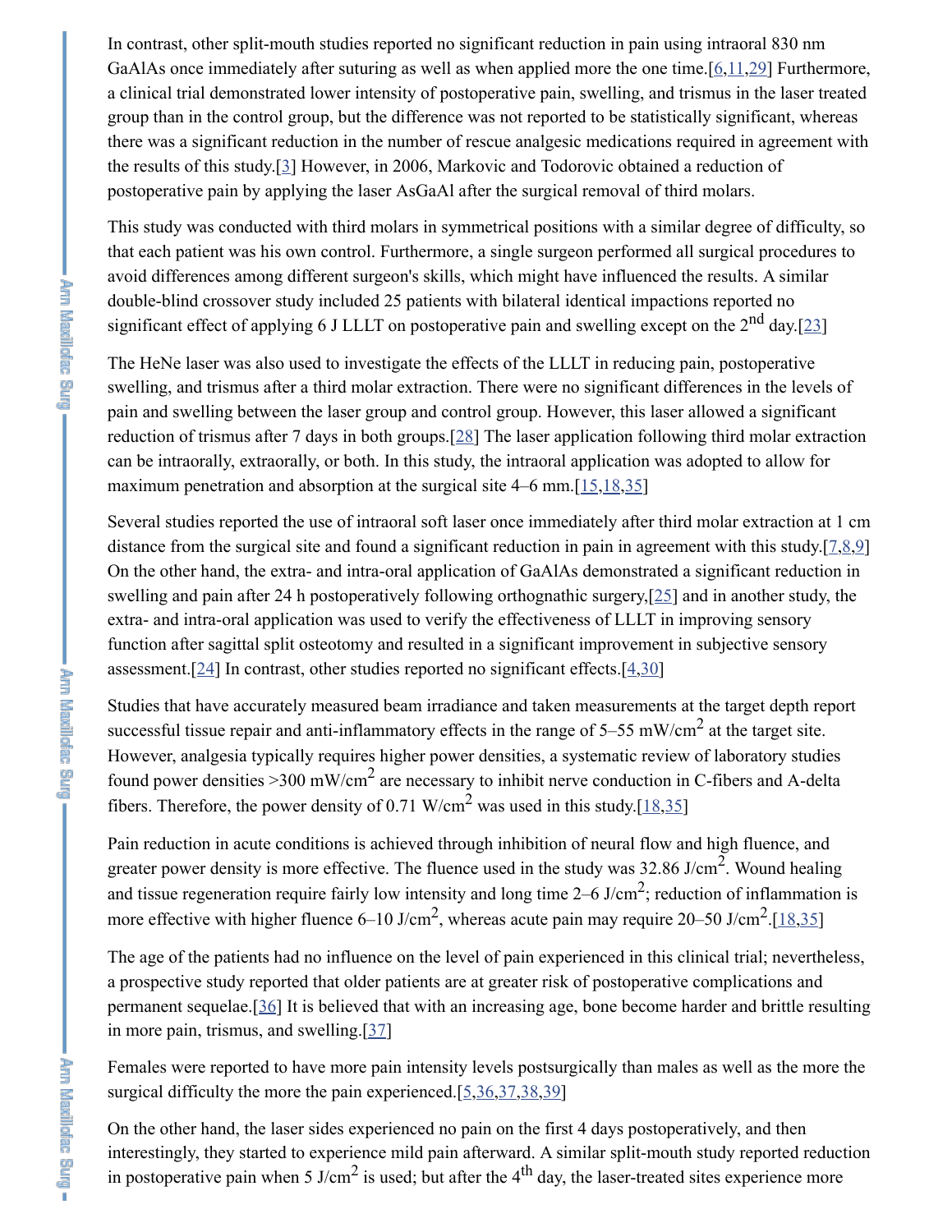pain levels than the control sites.[6] This interesting finding can be due to a high dose of laser power density lead to delayed wound healing, and this can be managed by increasing the distance between the laser tip and the target tissue or by reducing the exposure time. Furthermore, the increase in pain might be due to a secondary infection, or because the laser effect wears off after 3 to 4 days and an additional application is required. $[18, 19, 34]$ 

#### **CONCLUSION**

The use of intraoral GaAlAs of 810 nm and 0.1 W is effective in reducing postoperative pain when a dose of 32.86 J/cm<sup>2</sup> is used and less pain medications were required. Furthermore, there is no effect of age on the postoperative pain experienced; however, gender has an effect, females experience more pain than males. On the other hand, the more the difficult the surgical extraction the more the postoperative pain experienced.

#### **Declaration of patient consent**

The authors certify that they have obtained all appropriate patient consent forms. In the form the patient(s) has/have given his/her/their consent for his/her/their images and other clinical information to be reported in the journal. The patients understand that their names and initials will not be published and due efforts will be made to conceal their identity, but anonymity cannot be guaranteed.

#### **Financial support and sponsorship**

Nil.

## **Conflicts of interest**

There are no conflicts of interest.

#### **QUESTIONNAIRE**

**The Mexilloniac Burg**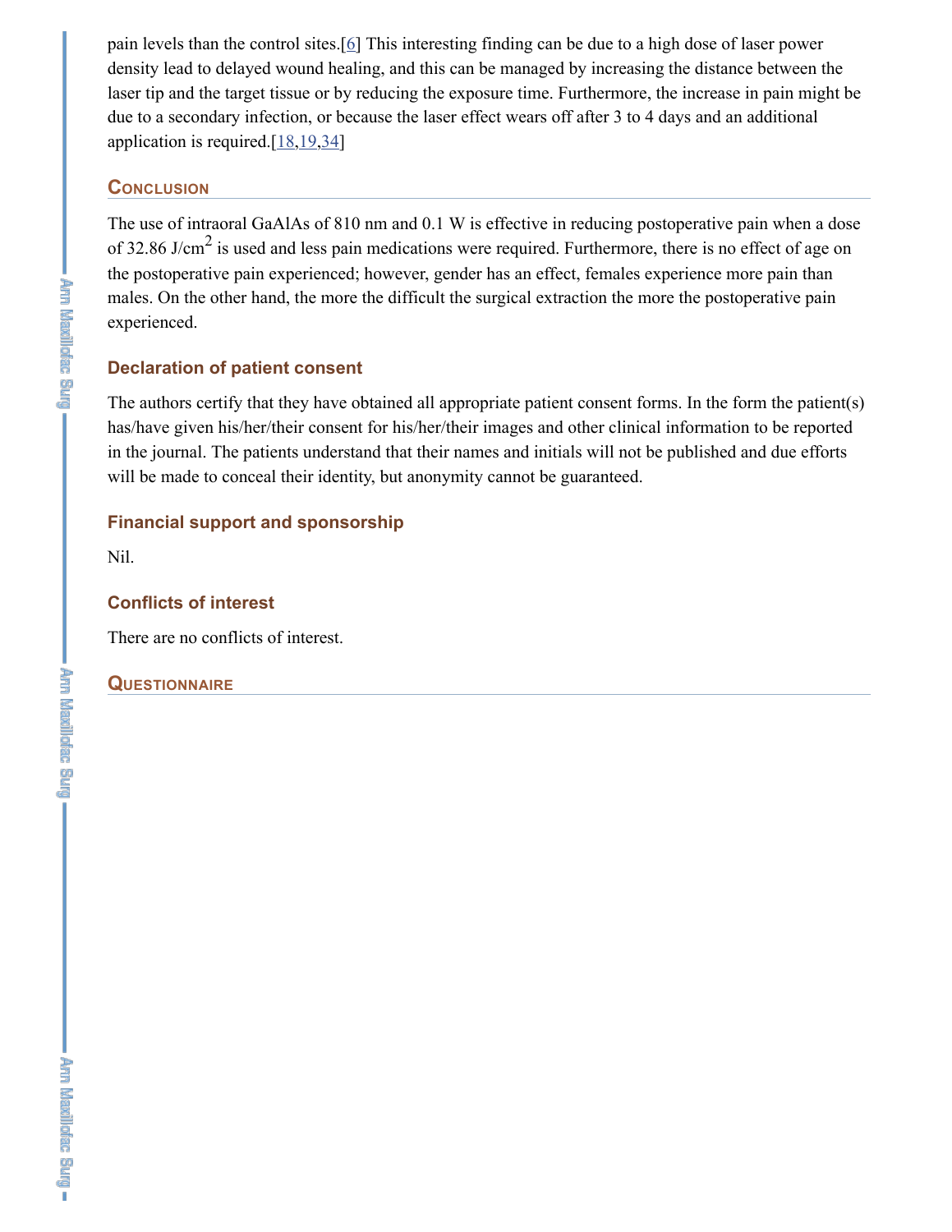

#### **REFERENCES**

1. Brignardello-Petersen R, Carrasco-Labra A, Araya I, Yanine N, Beyene J, Shah PS, et al. Is adjuvant laser therapy effective for preventing pain, swelling, and trismus after surgical removal of impacted mandibular third molars? A systematic review and meta-analysis. *J Oral Maxillofac Surg.* 2012;70:1789– 801. [PubMed: 22398186]

2. He WL, Yu FY, Li CJ, Pan J, Zhuang R, Duan PJ, et al. Asystematic review and meta-analysis on the efficacy of low-level laser therapy in the management of complication after mandibular third molar surgery. *Lasers Med Sci.* 2015;30:1779–88. [PubMed: 25098769]

**The Assement and** 

the manipulate and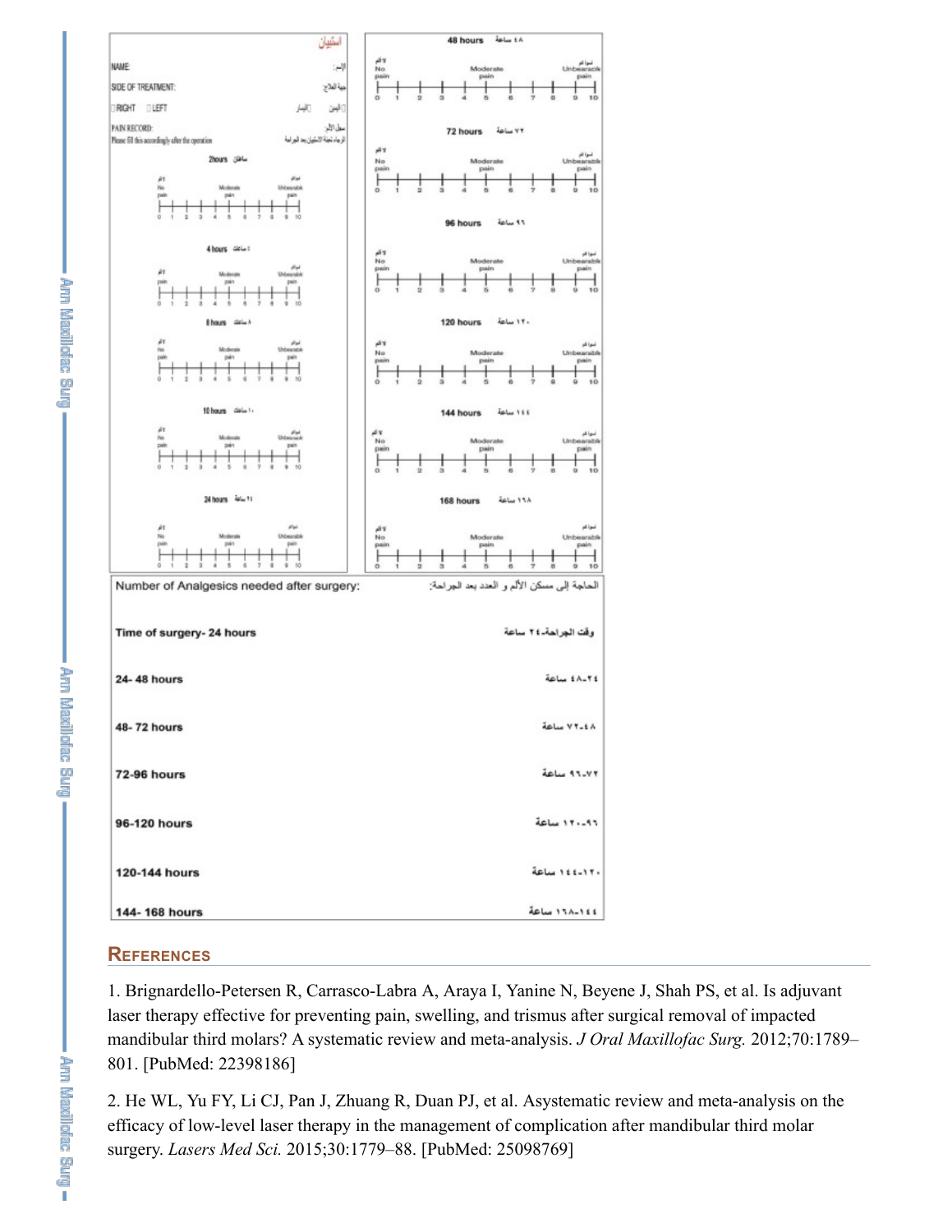3. Amarillas-Escobar ED, Toranzo-Fernández JM, Martínez-Rider R, Noyola-Frías MA, Hidalgo-Hurtado JA, Serna VM, et al. Use of therapeutic laser after surgical removal of impacted lower third molars. *J Oral Maxillofac Surg.* 2010;68:319–24. [PubMed: 20116702]

4. Ferrante M, Petrini M, Trentini P, Perfetti G, Spoto G. Effect of low-level laser therapy after extraction of impacted lower third molars. *Lasers Med Sci.* 2013;28:845–9. [PubMed: 22843310]

5. Osunde OD, Saheeb BD. Effect of age, sex and level of surgical difficulty on inflammatory complications after third molar surgery. *J Maxillofac Oral Surg.* 2015;14:7–12. [PMCID: PMC4339341] [PubMed: 25729220]

6. López-Ramírez M, Vílchez-Pérez MA, Gargallo-Albiol J, Arnabat-Domínguez J, Gay-Escoda C. Efficacy of low-level laser therapy in the management of pain, facial swelling, and postoperative trismus after a lower third molar extraction. A preliminary study. *Lasers Med Sci.* 2012;27:559–66. [PubMed: 21617973]

7. Rana M, Gellrich NC, Ghassemi A, Gerressen M, Riediger D, Modabber A, et al. Three-dimensional evaluation of postoperative swelling after third molar surgery using 2 different cooling therapy methods: A randomized observer-blind prospective study. *J Oral Maxillofac Surg.* 2011;69:2092–8. [PubMed: 21496998]

8. Batinjan G, Zore Z, Čelebić A, Papić M, Gabrić Pandurić D, Filipović Zore I, et al. Thermographic monitoring of wound healing and oral health-related quality of life in patients treated with laser (aPDT) after impacted mandibular third molar removal. *Int J Oral Maxillofac Surg.* 2014;43:1503–8. [PubMed: 25277807]

9. Abou El-Soud N, El Shenawy H. A randomized double blind clinical study on the efficacy of low level laser therapy in reducing pain after simple third molar extraction. *Maced J Med Sci.* 2010;3:303–6.

10. El Shenawy H, Aboelsoud N, Zaki A, El Zawahry M, Shaibeta A. Postoperative pain control in patients after lower third molar extraction. *J Am Sci.* 2010;6:1068–72.

11. Fernando S, Hill CM, Walker R. A randomised double blind comparative study of low level laser therapy following surgical extraction of lower third molar teeth. *Br J Oral Maxillofac Surg.* 1993;31:170– 2. [PubMed: 8512911]

12. Oliveira Sierra S, Melo Deana A, Mesquita Ferrari RA, Maia Albarello P, Bussadori SK, Santos Fernandes KP, et al. Effect of low-level laser therapy on the post-surgical inflammatory process after third molar removal: Study protocol for a double-blind randomized controlled trial. *Trials.* 2013;14:373. [PMCID: PMC3832037] [PubMed: 24195796]

13. Walsh LJ. The current status of low level laser therapy in dentistry. Part 1. Soft tissue applications. *Aust Dent J.* 1997;42:247–54. [PubMed: 9316312]

14. Mester E, Spiry T, Szende B, Tota JG. Effect of laser rays on wound healing. *Am J Surg.* 1971;122:532–5. [PubMed: 5098661]

15. Aoki A, Mizutani K, Schwarz F, Sculean A, Yukna RA, Takasaki AA, et al. Periodontal and periimplant wound healing following laser therapy. *Periodontol 2000.* 2015;68:217–69. [PubMed: 25867988]

16. Moore K, Hira N, Kumar P, Jayakumar C, Ohshiro T. A double blind crossover trial of low level laser therapy in the treatment of post herpetic neuralgia. *Laser Ther.* 1989;2:7–9.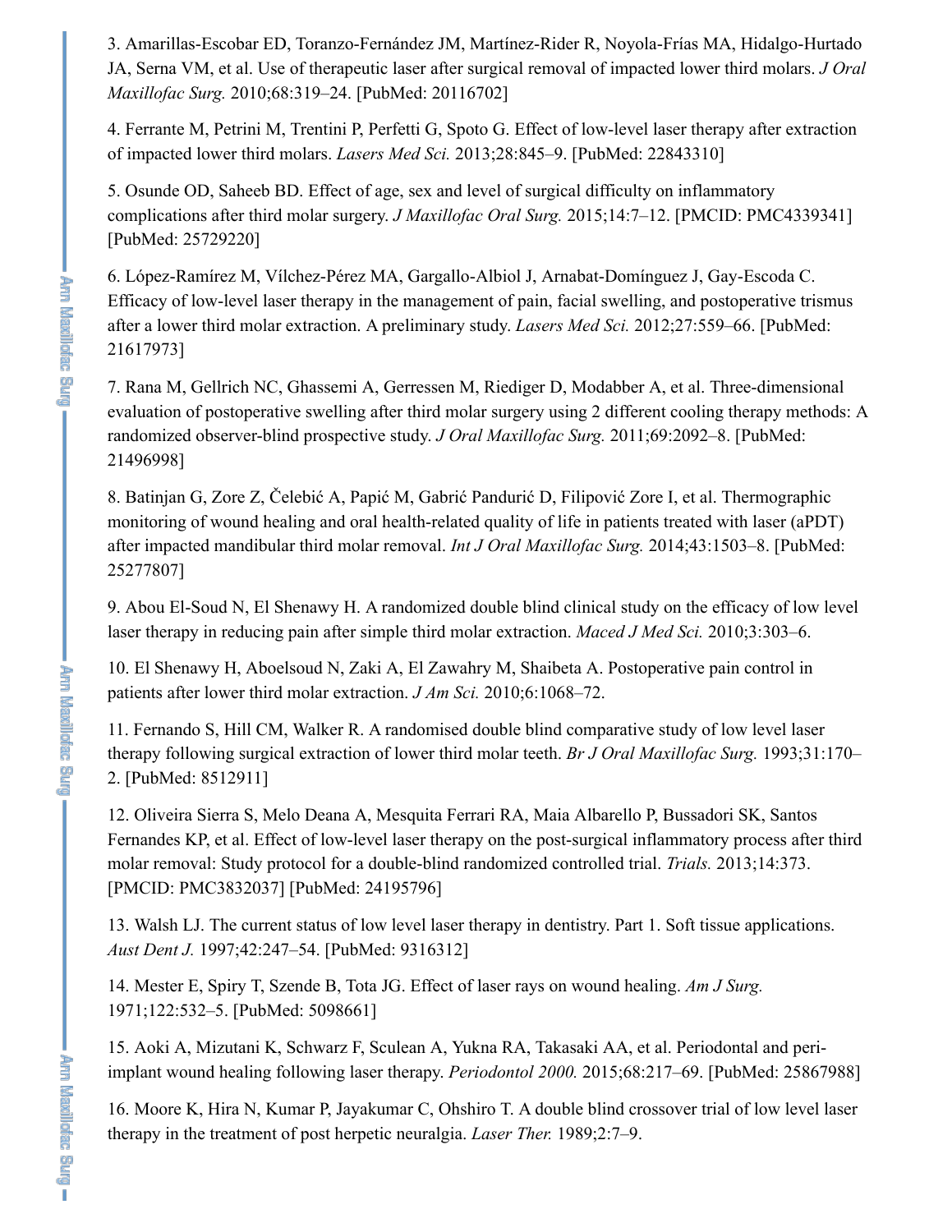17. Albertini R, Villaverde AB, Aimbire F, Salgado MA, Bjordal JM, Alves LP, et al. Anti-inflammatory effects of low-level laser therapy (LLLT) with two different red wavelengths (660 nm and 684 nm) in carrageenan-induced rat paw edema. *J Photochem Photobiol B.* 2007;89:50–5. [PubMed: 17920925]

18. Carroll JD, Milward MR, Cooper PR, Hadis M, Palin WM. Developments in low level light therapy (LLLT) for dentistry. *Dent Mater.* 2014;30:465–75. [PubMed: 24656472]

19. Parker S. Verifiable CPD paper: Introduction, history of lasers and laser light production. *Br Dent J.* 2007;202:21–31. [PubMed: 17220848]

20. Raman A, Srividhya S, Kumar M, Laxman A, Kumar M, Kailasam S. Low level laser therapy: A concise review on its applications. *J Indian Acad Oral Med Radiol.* 2013;25:291–3.

21. Fabre HS, Navarro RL, Oltramari-Navarro PV, Oliveira RF, Pires-Oliveira DA, Andraus RA, et al. Anti-inflammatory and analgesic effects of low-level laser therapy on the postoperative healing process. *J Phys Ther Sci.* 2015;27:1645–8. [PMCID: PMC4499952] [PubMed: 26180289]

22. Mozzati M, Martinasso G, Cocero N, Pol R, Maggiora M, Muzio G, et al. Influence of superpulsed laser therapy on healing processes following tooth extraction. *Photomed Laser Surg.* 2011;29:565–71. [PubMed: 21631375]

23. Røynesdal AK, Björnland T, Barkvoll P, Haanaes HR. The effect of soft-laser application on postoperative pain and swelling. A double-blind, crossover study. *Int J Oral Maxillofac Surg.* 1993;22:242–5. [PubMed: 8409569]

24. Khullar SM, Emami B, Westermark A, Haanaes HR. Effect of low-level laser treatment on neurosensory deficits subsequent to sagittal split ramus osteotomy. *Oral Surg Oral Med Oral Pathol Oral Radiol Endod.* 1996;82:132–8. [PubMed: 8863301]

25. Gasperini G, Rodrigues de Siqueira IC, Rezende Costa L. Does low-level laser therapy decrease swelling and pain resulting from orthognathic surgery? *Int J Oral Maxillofac Surg.* 2014;43:868–73. [PubMed: 24679851]

26. Markovic AB, Todorovic L. Postoperative analgesia after lower third molar surgery: Contribution of the use of long-acting local anesthetics, low-power laser, and diclofenac. *Oral Surg Oral Med Oral Pathol Oral Radiol Endod.* 2006;102:e4–8. [PubMed: 17052624]

27. Boras V, Richter I, Zorat N, Juras D, Barilo V, Rogulj A. Use of low level laser therapy in the treatment of persistent idiopathic orofacial pain and traumatic trigeminal neuropathy - A pilot study. *J Regen Med Tissue Eng.* 2013;2:5.

28. Carrillo JS, Calatayud J, Manso FJ, Barberia E, Martinez JM, Donado M, et al. A randomized doubleblind clinical trial on the effectiveness of helium-neon laser in the prevention of pain, swelling and trismus after removal of impacted third molars. *Int Dent J.* 1990;40:31–6. [PubMed: 2407660]

29. Paschoal MA, Santos-Pinto L. Therapeutic effects of low-level laser therapy after premolar extraction in adolescents: A randomized double-blind clinical trial. *Photomed Laser Surg.* 2012;30:559–64. [PubMed: 22870960]

30. Raouâa B, Samèh S, Nour BM, Abdellatif C, Jamil S. Effects of low-level-laser therapy versus corticotherapy on pain, trismus and edema after surgical removal of third mandibular molars: A comparative study. *Family Med Med Sci Res.* 2013;2:1–4.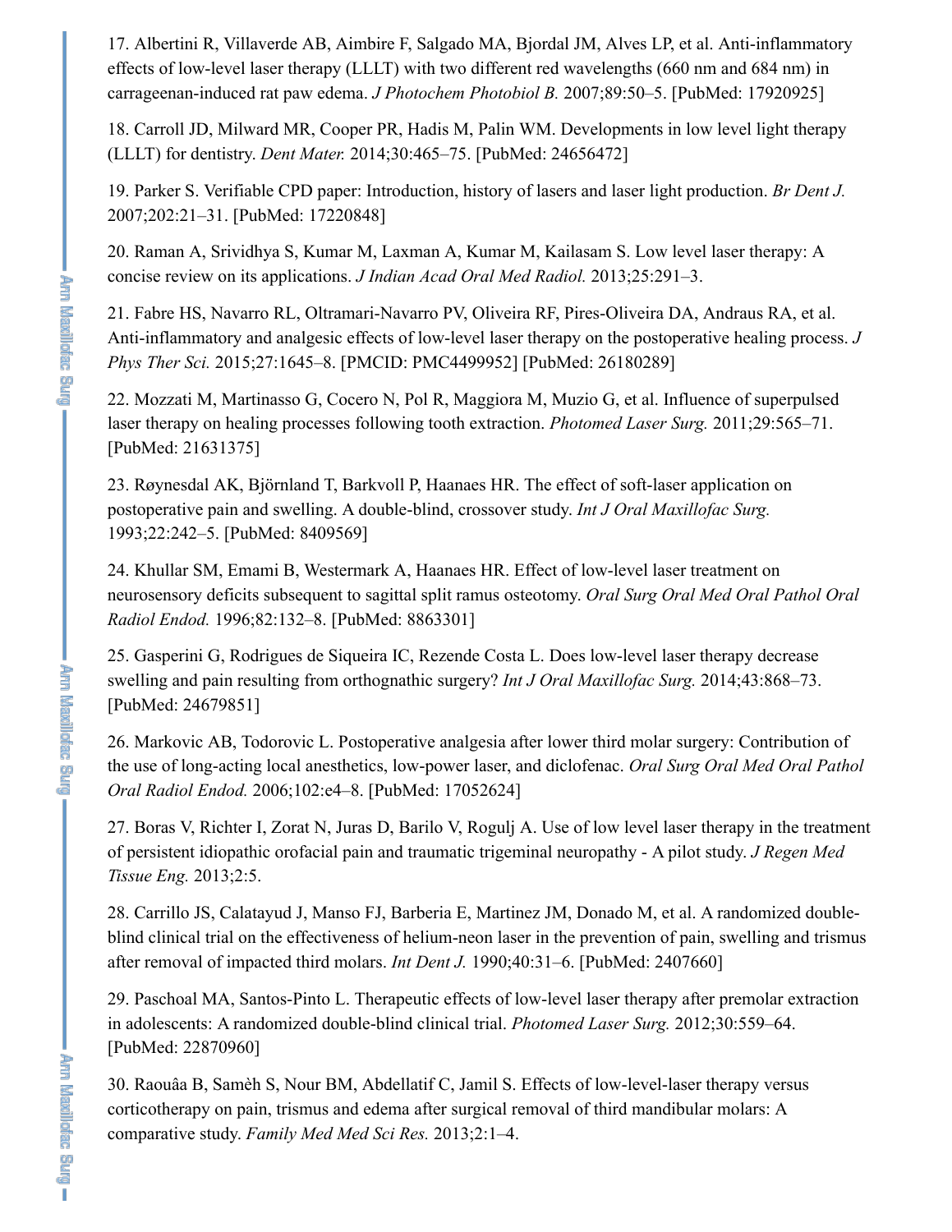31. Bjordal JM, Couppé C, Chow RT, Tunér J, Ljunggren EA. A systematic review of low level laser therapy with location-specific doses for pain from chronic joint disorders. *Aust J Physiother.* 2003;49:107– 16. [PubMed: 12775206]

32. Bjordal JM, Johnson MI, Iversen V, Aimbire F, Lopes-Martins RA. Low-level laser therapy in acute pain: A systematic review of possible mechanisms of action and clinical effects in randomized placebocontrolled trials. *Photomed Laser Surg.* 2006;24:158–68. [PubMed: 16706694]

33. Farina R, Trombelli L. Wound healing of extraction sockets. *Endod Topics.* 2012;25:16–34.

34. Goyal M, Makkar S, Pasricha S. Low level laser therapy in dentistry. *Int J Lasers Dent.* 2013;3:82–8.

35. Pirnat S. Versatility of an 810 nm diode laser in dentistry: An overview. *J Laser Health Acad.* 2007;4:1–9.

36. Blondeau F, Daniel NG. Extraction of impacted mandibular third molars: Postoperative complications and their risk factors. *J Can Dent Assoc.* 2007;73:325. [PubMed: 17484797]

37. Osunde O, Saheeb B, Bassey G. Indications and risk factors for complications of lower third molar surgery in a Nigerian teaching hospital. *Ann Med Health Sci Res.* 2014;4:938–42. [PMCID: PMC4250995] [PubMed: 25506490]

38. Bali A, Bali D, Sharma A, Verma G. Is Pederson index a true predictive difficulty index for impacted mandibular third molar surgery? A meta-analysis. *J Maxillofac Oral Surg.* 2013;12:359–64. [PMCID: PMC3777040] [PubMed: 24431870]

39. Juodzbalys G, Daugela P. Mandibular third molar impaction: Review of literature anda proposal of a classification. *J Oral Maxillofac Res.* 2013;4:e1. [PMCID: PMC3886113] [PubMed: 24422029]

## **Figures and Tables**



ş

**The Mexileties Bull**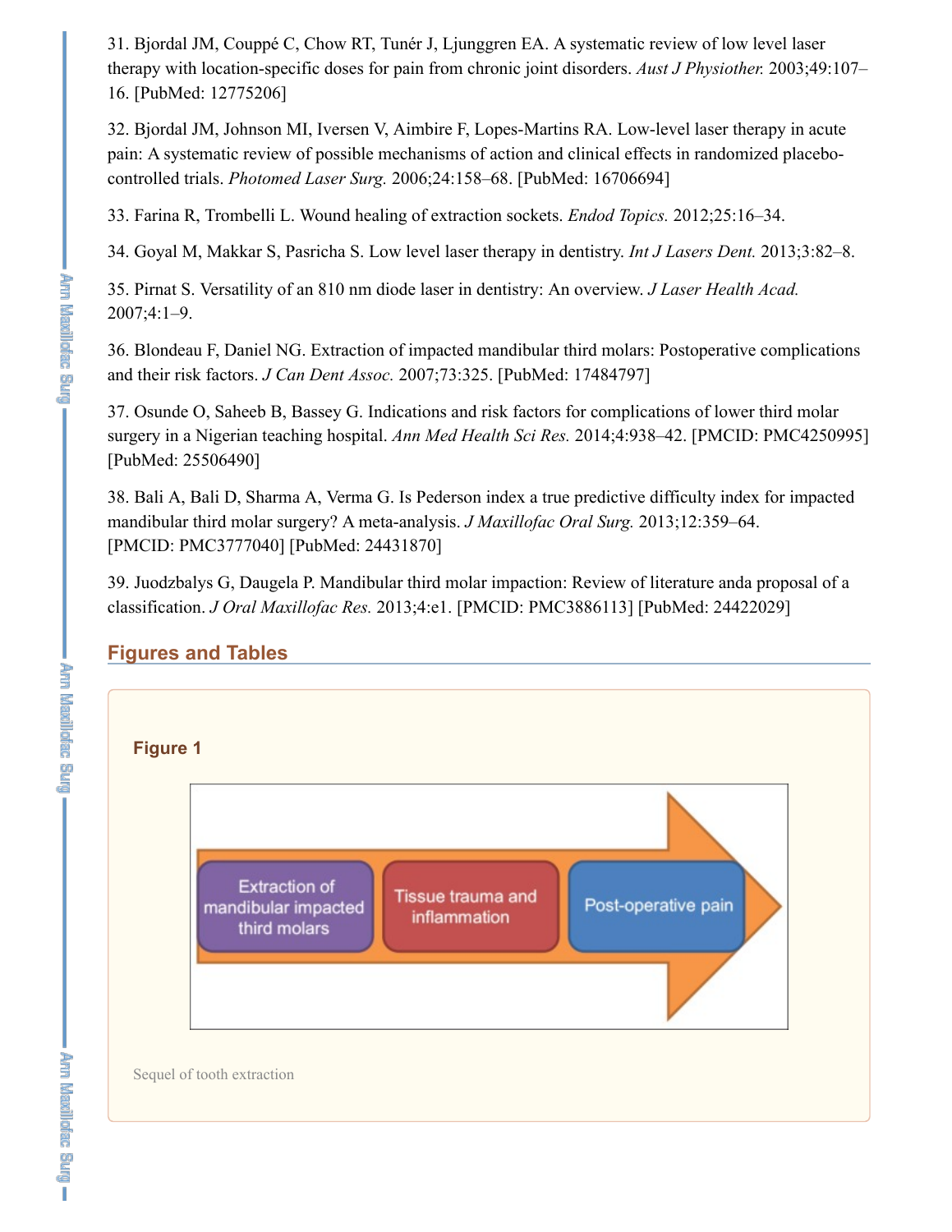



Mechanism of action of low-level laser therapy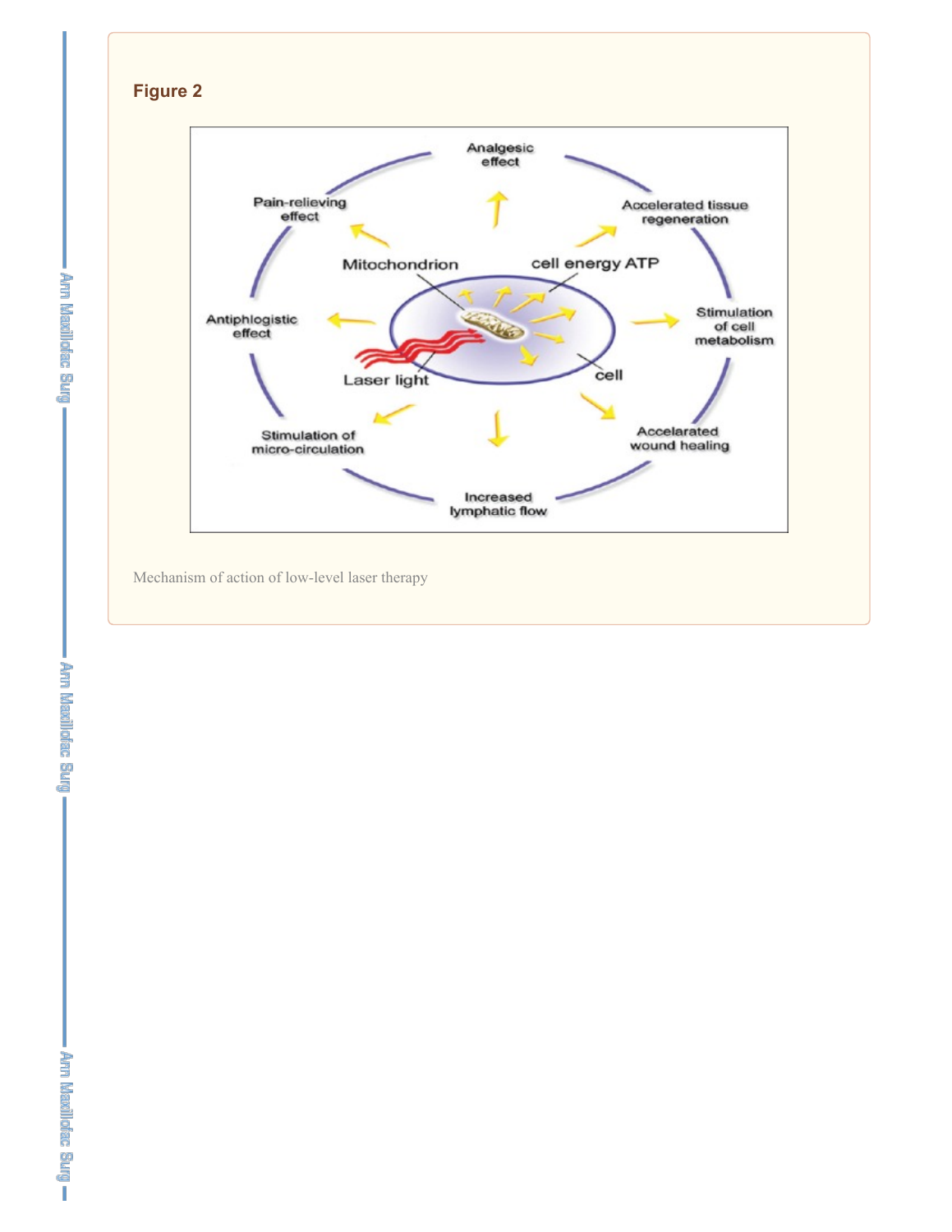## **Table 1**

Summary of laser parameters used in other clinical trials studying the effect of low-level laser therapy on postsurgical pain

| Author, year            | Study design         | Laser             | Wavelength (nm) | Power (Mw) | Dose                     | Results   |
|-------------------------|----------------------|-------------------|-----------------|------------|--------------------------|-----------|
| Mozzati, 2011           | Split-mouth MTMs     | GaAs              | 904             | 200        | $180$ J/cm <sup>2</sup>  | S         |
| Abou El-Soud, 2010      | RCT                  | SL-202            | 870             | 50         | $4$ J/cm <sup>2</sup>    | S         |
|                         | <b>MTMs</b>          |                   |                 |            |                          |           |
| El Shenawy, 2010        | RCT                  | SL-202            | 870             | 80         | $4$ J/cm <sup>2</sup>    | S         |
|                         | <b>MTMs</b>          |                   |                 |            |                          |           |
| Batinjan, 2013          | RCT                  | HF                | 660             | 90         | 16.2 J                   | S         |
|                         | <b>MTMs</b>          |                   |                 |            |                          |           |
| Gasperini, 2014         | Split-face           | GaAlAs            | 660             | 20         | $5$ J/cm <sup>2</sup>    | S         |
|                         | orthognathic surgery |                   | 789             | 60         | $30 \text{ J/cm}^2$      |           |
|                         |                      |                   | 780             | 70         | $50.4$ J/cm <sup>2</sup> |           |
| Khullar, 1996           | RCT                  | GaAlAs            | 820             | 70         | 6 J                      | S         |
| Roynesdal, 1993         | Crossover            | Biophoton         | 830             | 40         | 6 J                      | S         |
| Fabre, 2015             | Case series          | AlGaInP           | 660             | 35         | 18.28 J                  | S         |
| Amarillas-Escobar, 2009 | RCT                  | GaAlAs            | 810             | 100        | $4$ J/cm <sup>2</sup>    | S         |
| Markovic, 2006          | Two-fold study       | GaAlAs            | 637             | 50         | $4$ J/cm <sup>2</sup>    | S         |
| Fernando, 1993          | RCT                  | CBM semiconductor | 830             | 30         | $4$ J/cm <sup>2</sup>    | NS        |
| Boras, 2013             | Pilot study          | GaAlAs            | 830             | 3          | $1.5$ J/cm <sup>2</sup>  | NS        |
| Paschoal, 2012          | Split mouth          | GaAlAs            | 830             | 100        | $60$ J/cm <sup>2</sup>   | NS        |
| Raouaa, 2013            | <b>RCT</b>           | GaAlAs            | 808             | 100        | $120$ J/cm <sup>2</sup>  | NS        |
| Lopez-Ramirez, 2011     | <b>RCT</b>           | GaAlAs            | 810             | 500        | $5$ J/cm <sup>2</sup>    | <b>NS</b> |
| Ferrante, 2012          | RCT                  | Diode G-laser     | 980             | 300        | 54 J                     | NS        |
| Carrillo, 1990          | RCT                  | HeNe              | 632.8           | 300        | $10$ J/cm <sup>2</sup>   | <b>NS</b> |

RCT=Randomized controlled trial; MTMs=Mandibular third molars; S=Significant; NS=Not significant; GaAlAs=Gallium aluminum arsenides

**Life Maynakac Burg** 

**Figure 3**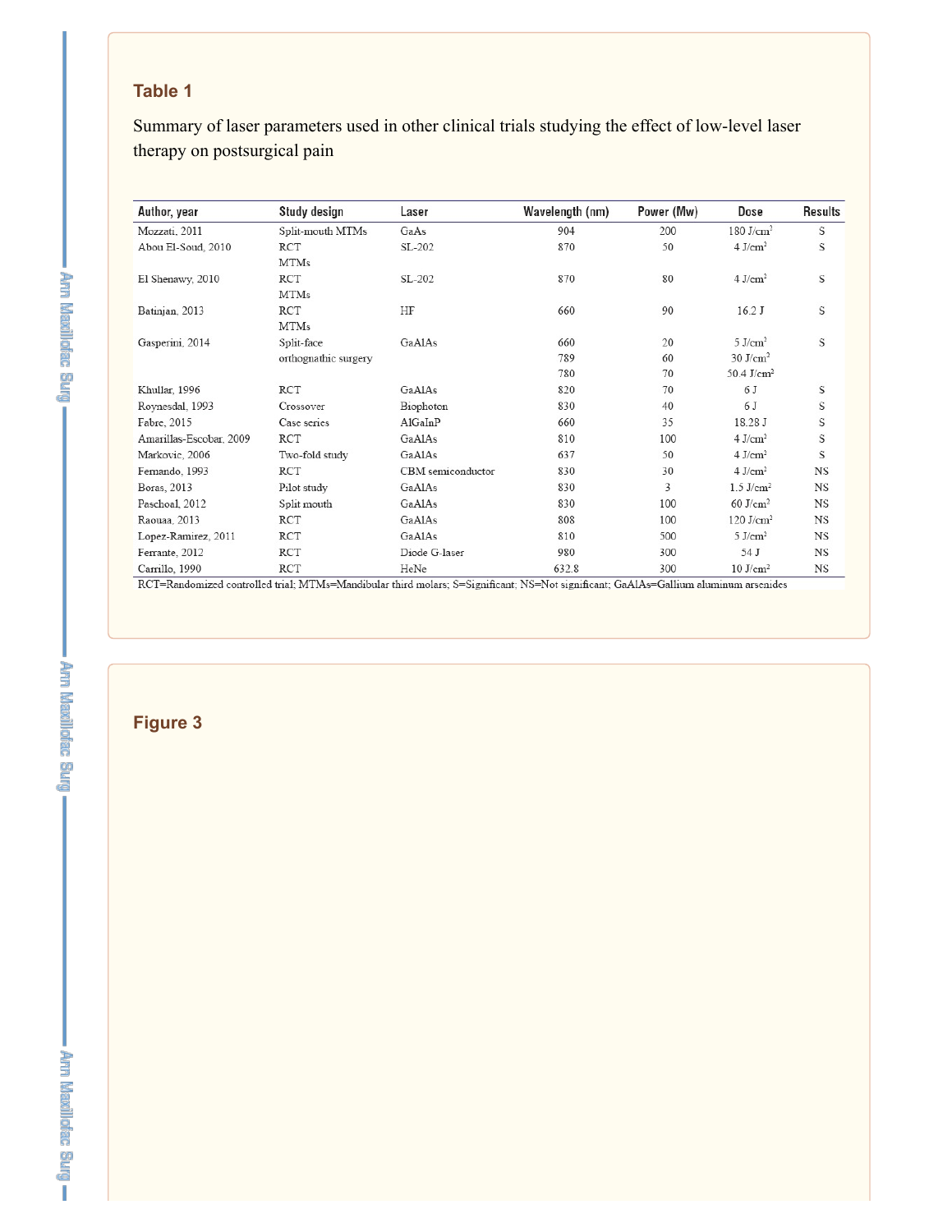

Orthopantomographs of some cases showing the bilateral symmetrical impacted mandibular third molars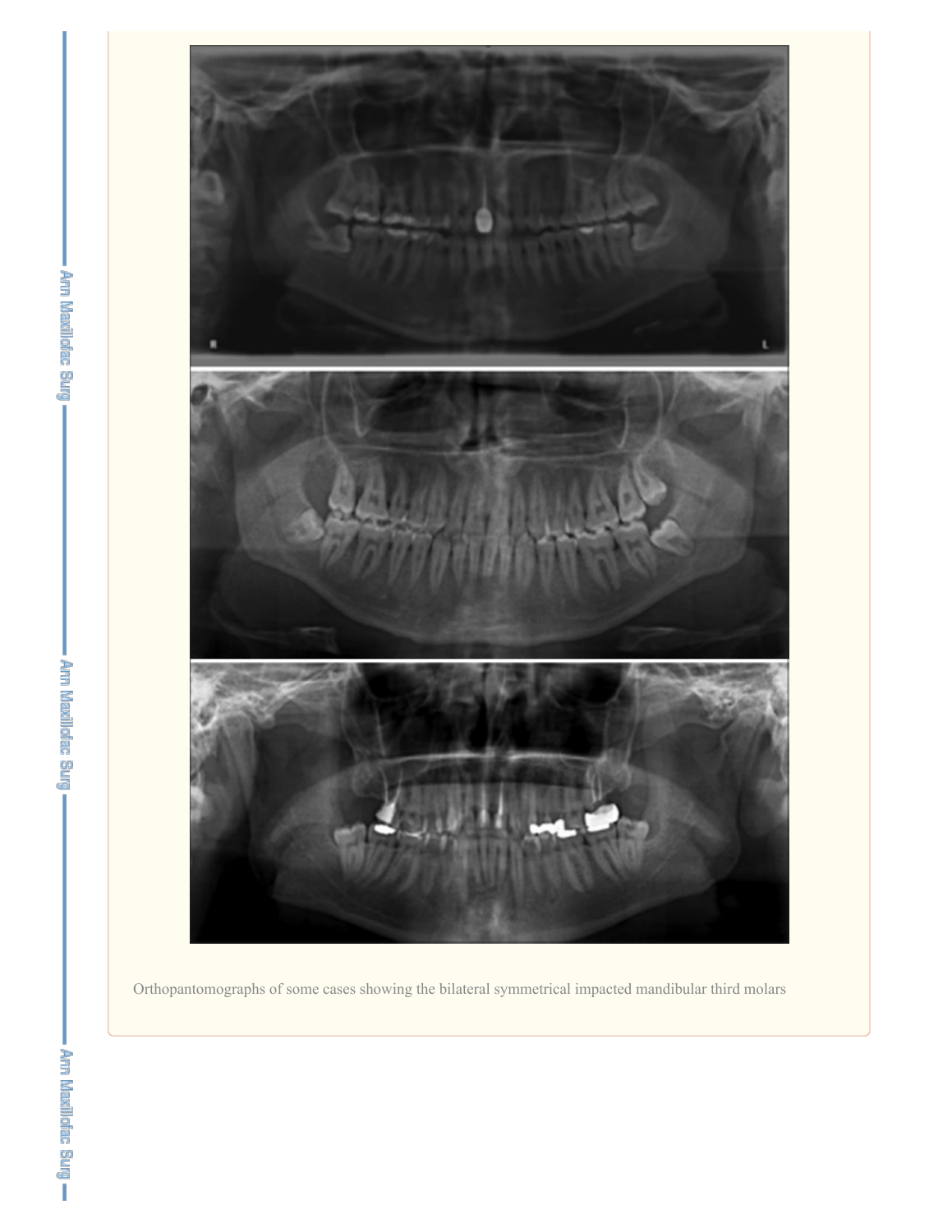



One oral surgeon performing the surgical extractions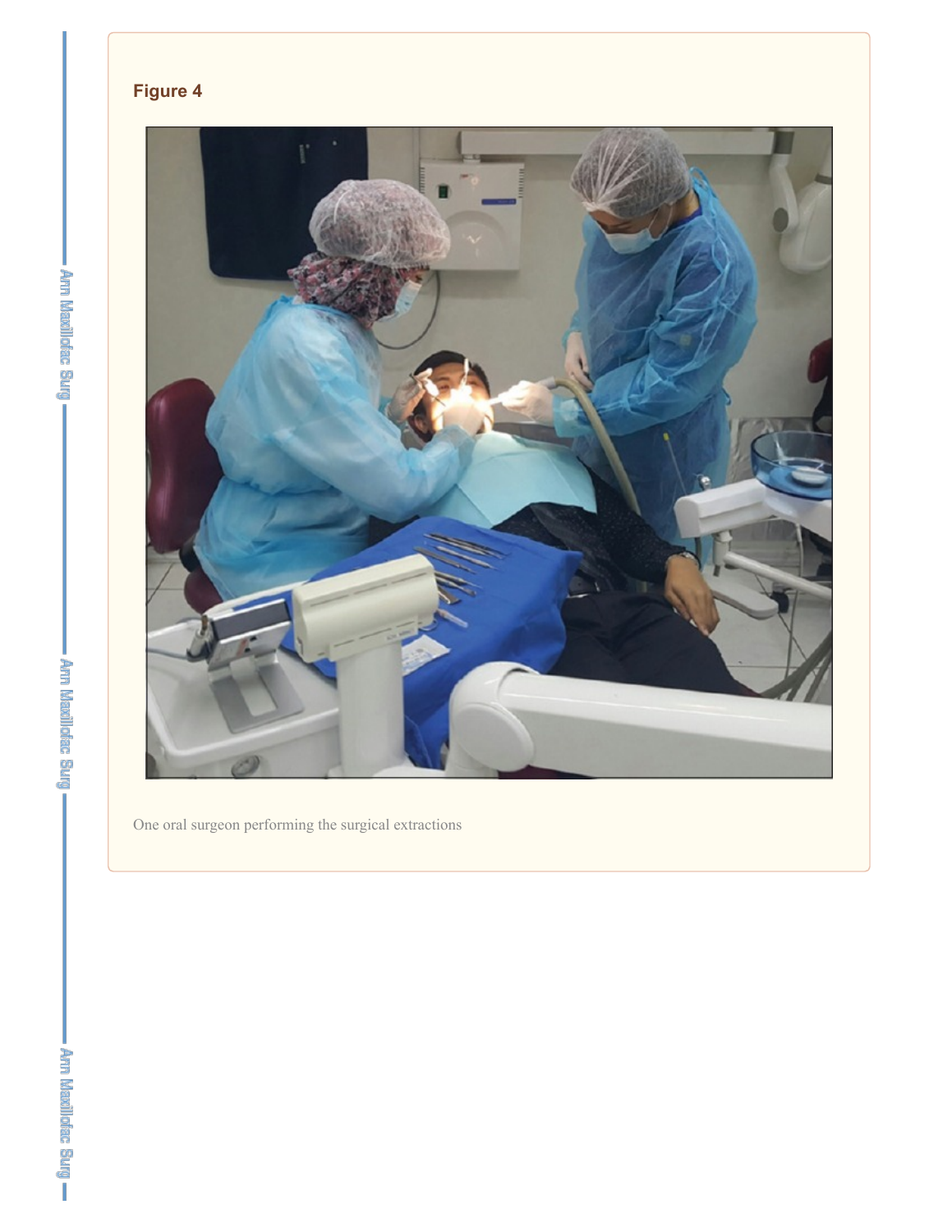## **Figure 5**



One dental assistant applying the laser beam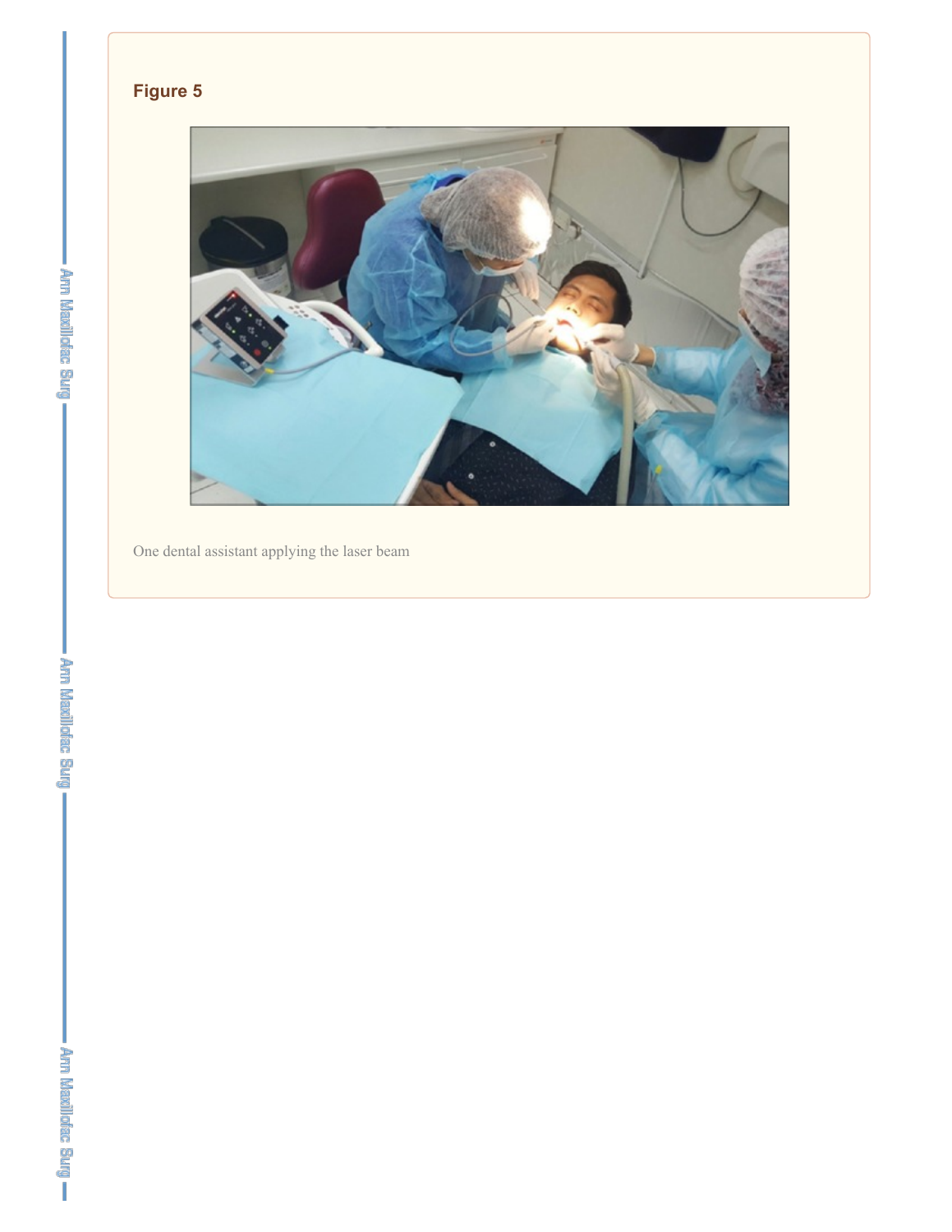

**The Mexileties Blue** 

**Lergi Results Bullet** 

I Pry Kassieran med .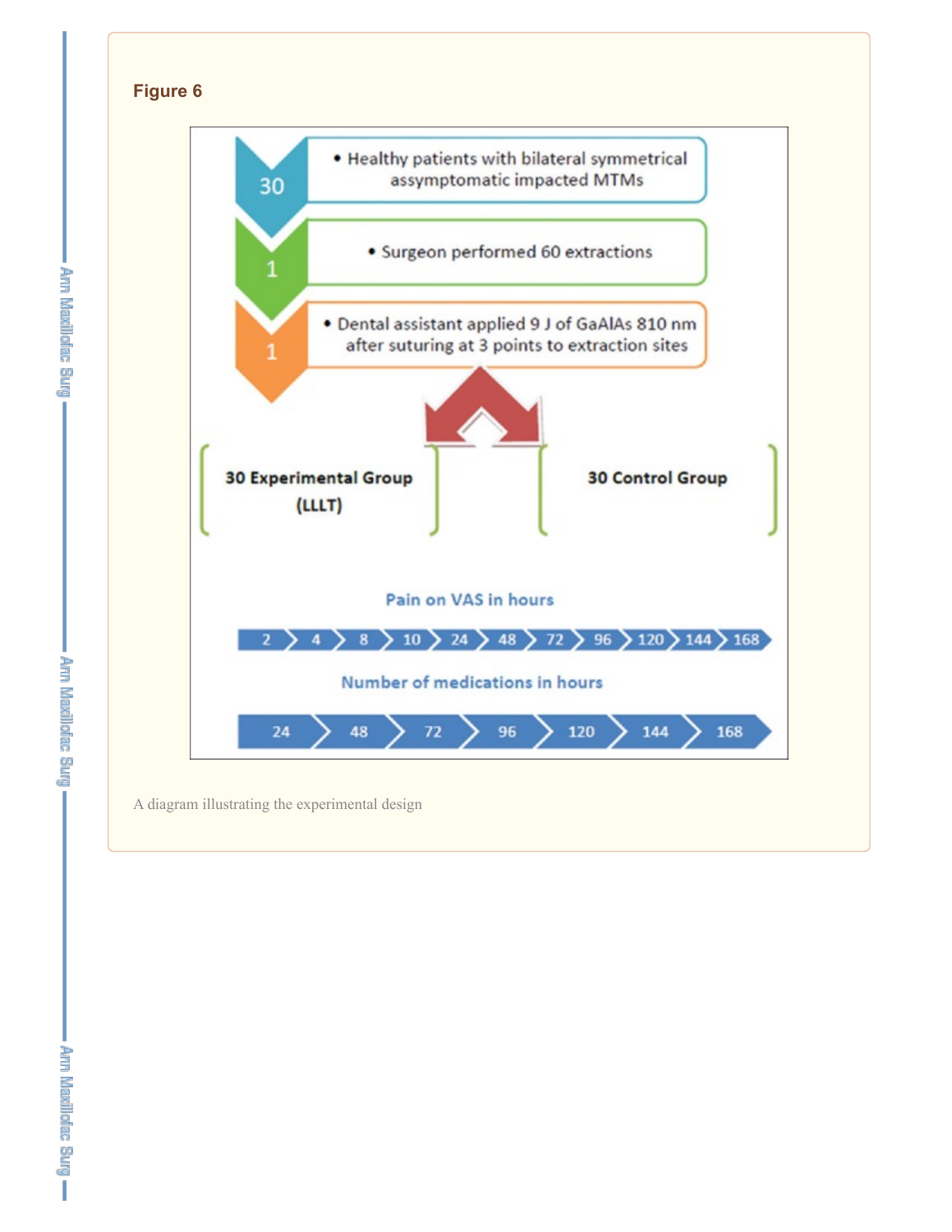## **Figure 7**



A photograph demonstrating the surgical armamentarium used in this clinical trial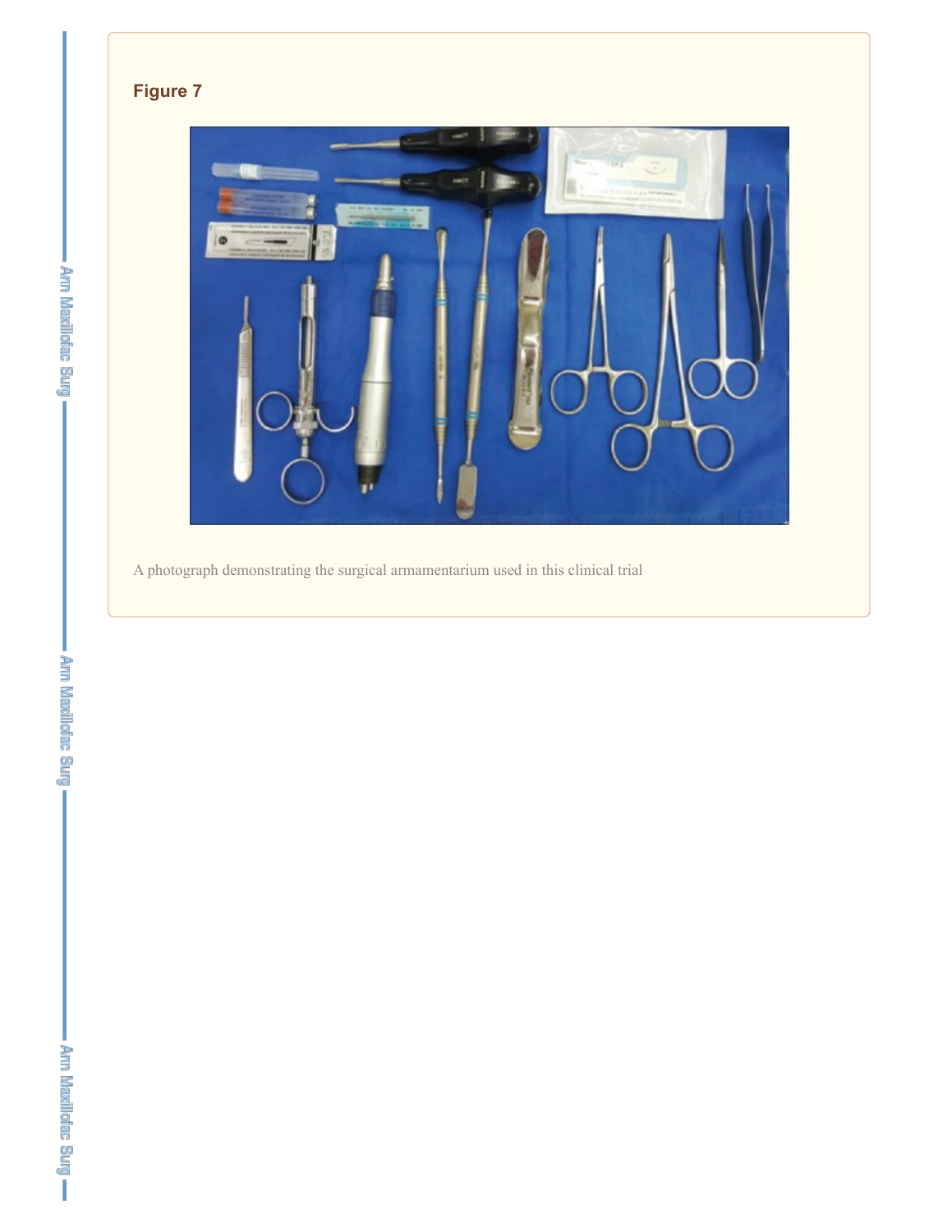

A photograph illustrating elexxion claros Pico laser device used. a: The display elements on the stand, b: The foot pedal for activation control, and c: The Pico T applicator fully threaded into the d: handpiece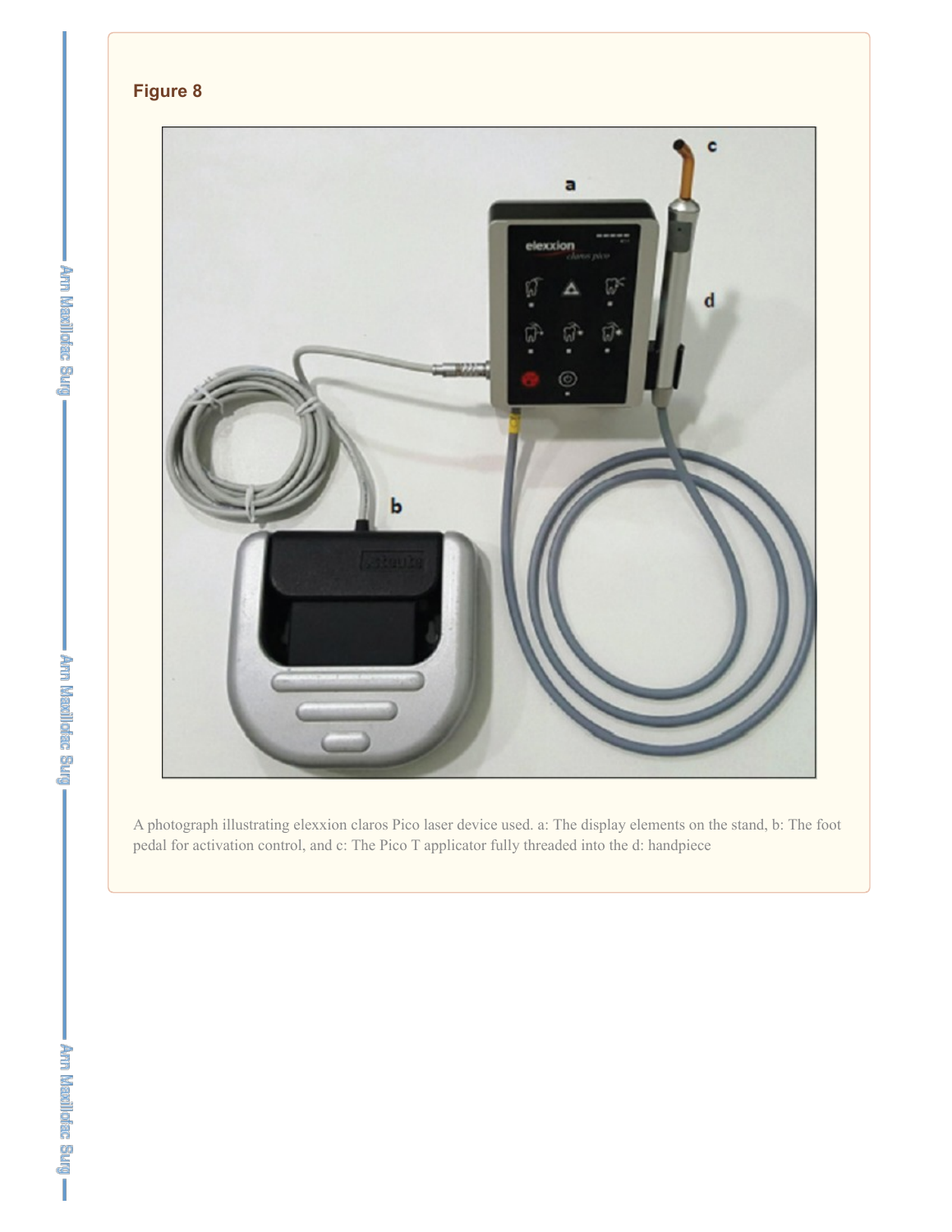## **Figure 9**



A photograph demonstrating a: the Pico T applicator unthreaded from the handpiece. b: The spot size of the Pico T applicator is 6 mm in diameter with a surface beam area of 0.28 cm<sup>2</sup>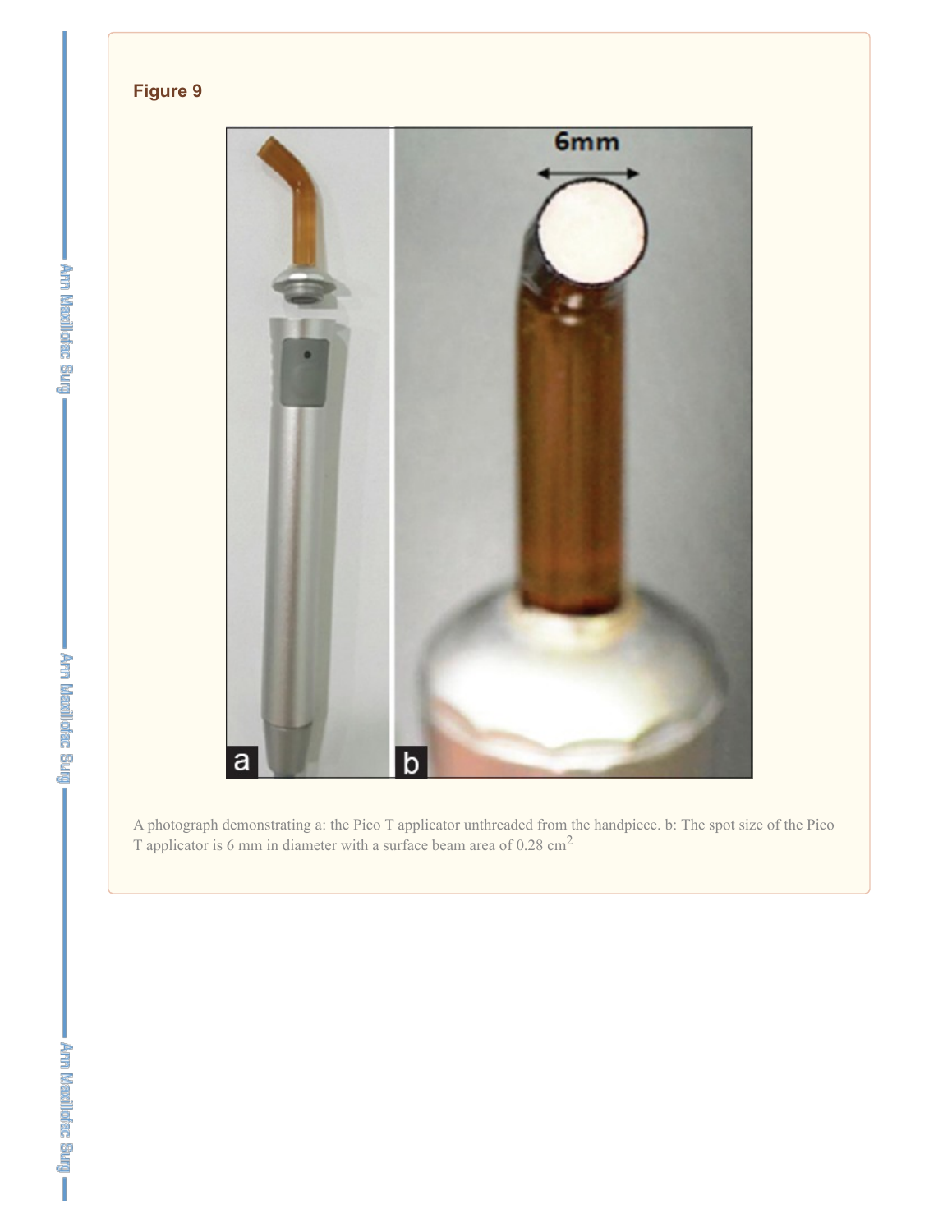## **Figure 10**



Photographs of a clinical case showing the three postoperative positions of the Pico T applicator occlusal (a), buccal (b), and lingual (c) at proximity to the soft tissue after suturing

## **Figure 11**



A schematic diagram shows the visual analog scale

## **Table 2**

Distribution of age, gender, and extraction difficulty

| Demographics               | Mean $\pm$ SEM ( $n = 30$ ) |  |  |
|----------------------------|-----------------------------|--|--|
| Age                        | $29.53 \pm 1.08$            |  |  |
| Gender                     | $0.47\pm0.09$               |  |  |
| Extraction difficulty      | $5.7 \pm 0.26$              |  |  |
| SEM=Standard error of mean |                             |  |  |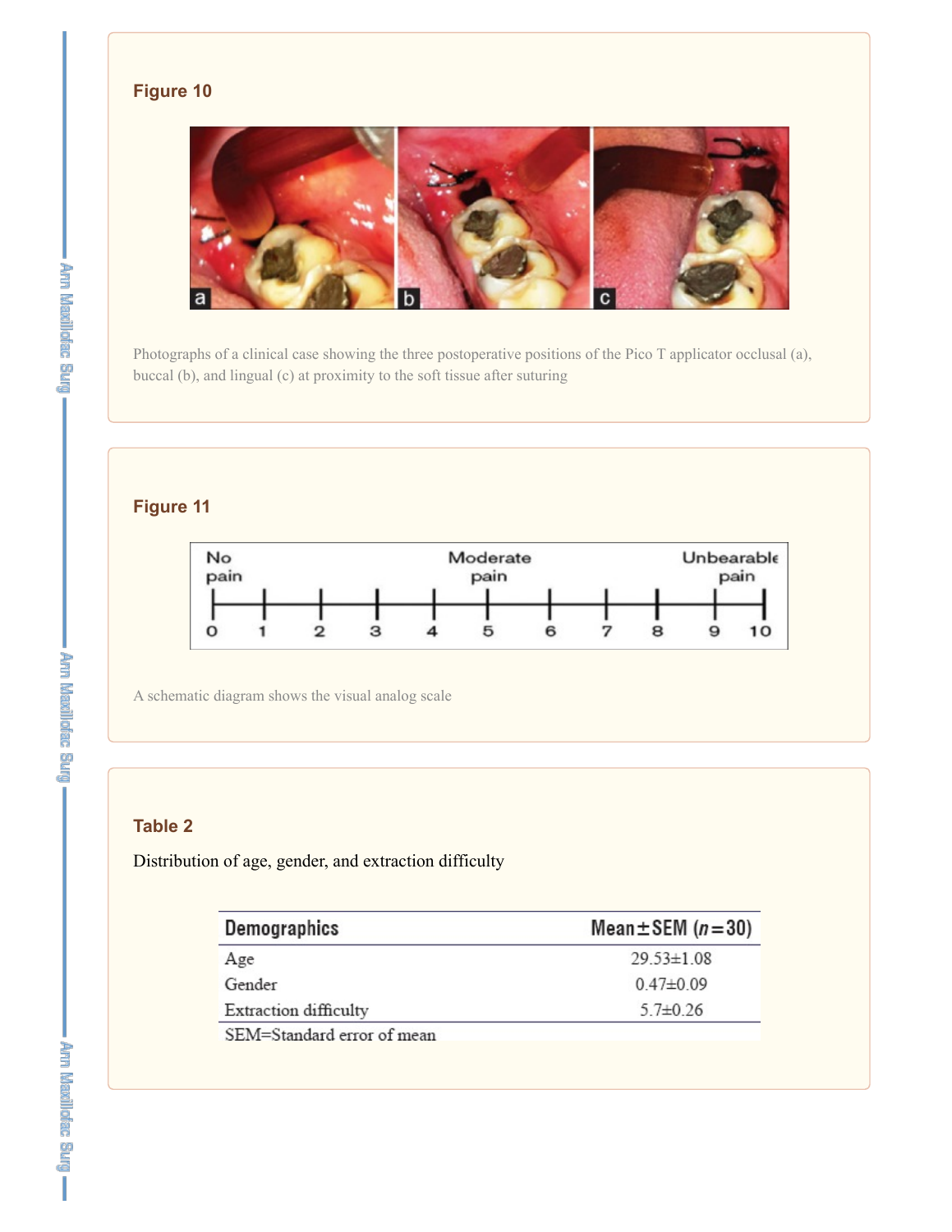

A graph illustrating the means of the pain intensity levels over time in the laser versus the control sides

**Figure 13**



A graph showing the average difference in interincisal opening between the low-level laser therapy treated surgical sites and the control sites. It shows that the low-level laser therapy reduced trismus postoperatively